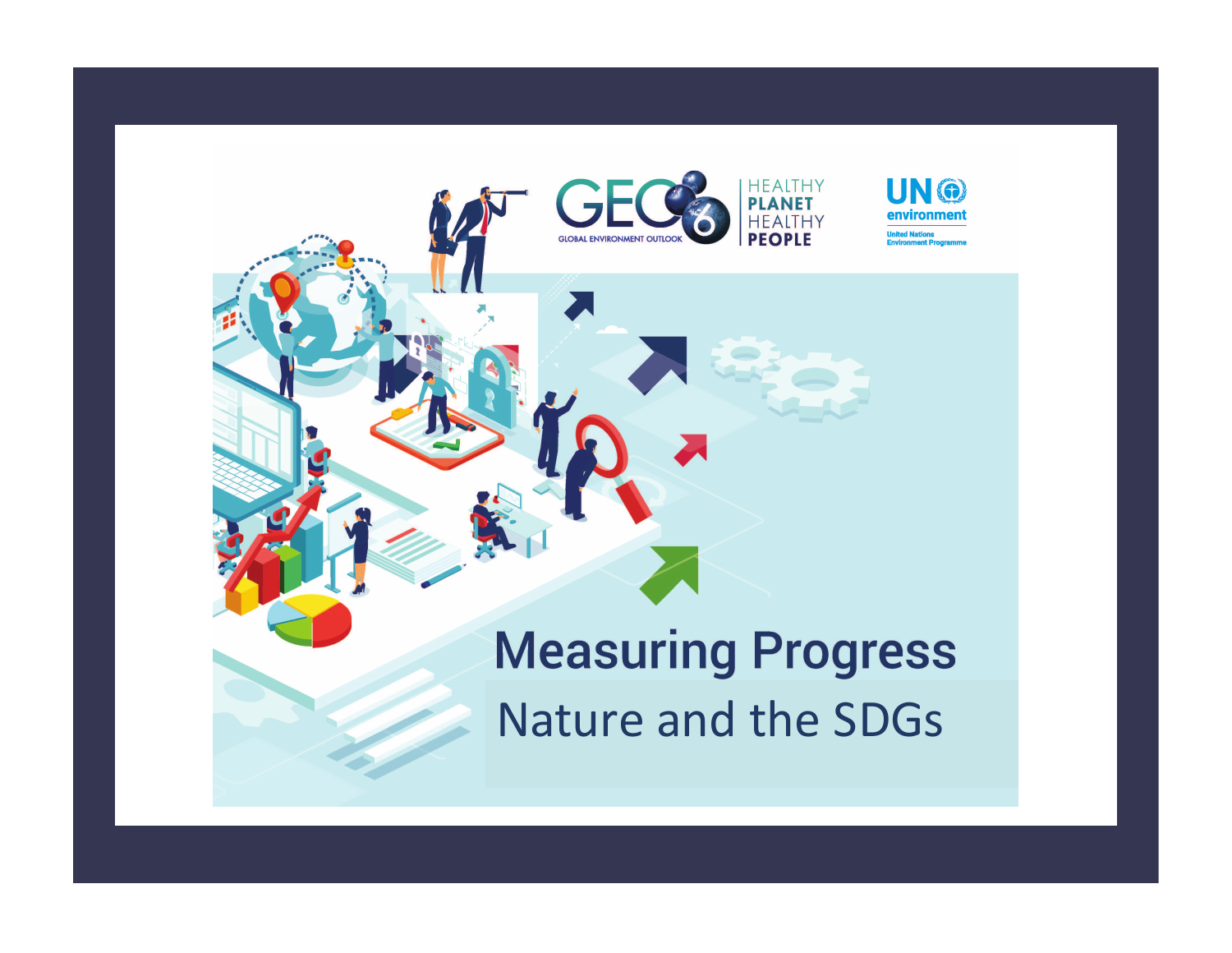

# Overview of the meeting

#### Day 1: Wednesday 23 September 2020

- **Session 1: Introductions**  *(30 minutes)*
	- Brief opening remarks (Brennan VanDyke, Paul Ekins)
	- Overview of the meeting, timeline and expectations (Therese El Gemayel)
	- Participant introductions
- Session 2: Finalized methodology and presentation of results (1 hour)
	- Presentation of finalized methodology (Alison Fairbrass, UCL)
	- Presentation of results (Alison Fairbrass, UCL)
	- Questions and answers

#### *Break: 5 minutes*

- Session 3: Presentation of detailed report outline (30 minutes)
	- Presentation of the detailed report outline (Therese El Gemayel)
- **Session 4: Discussion (1 hour)**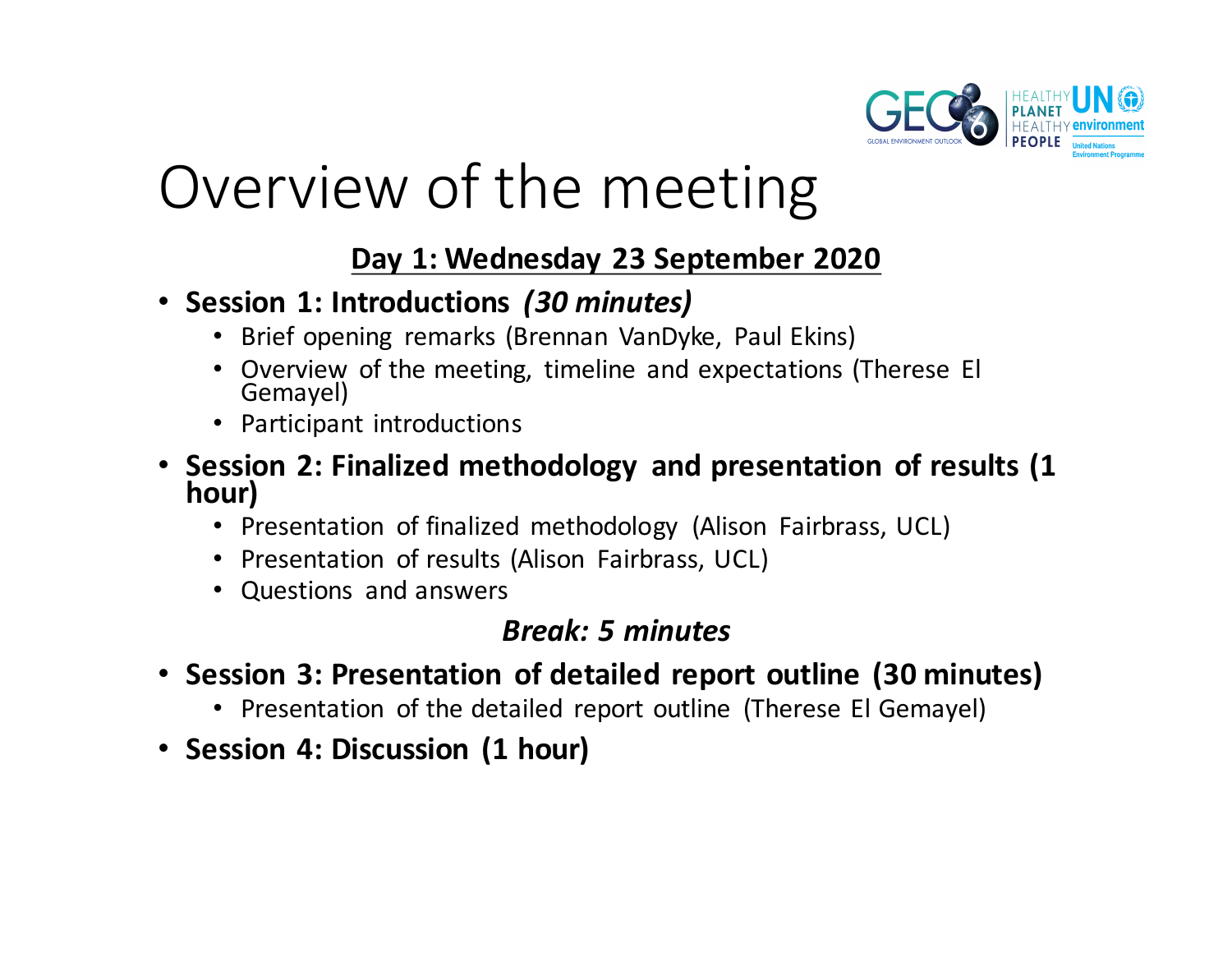

## Overview of the meeting

### Day 2: Thursday 24 September 2020

### **• Session 5: Expert Contribution Presentation (likely will finish before 5pm)**

- Summary of the discussion from 23 September
- Presentation of the drafting guidelines
- Discussion on experts' contributions:
	- Lead authors for sections
	- Contributing authors for the different sections
	- Agreement on a timeline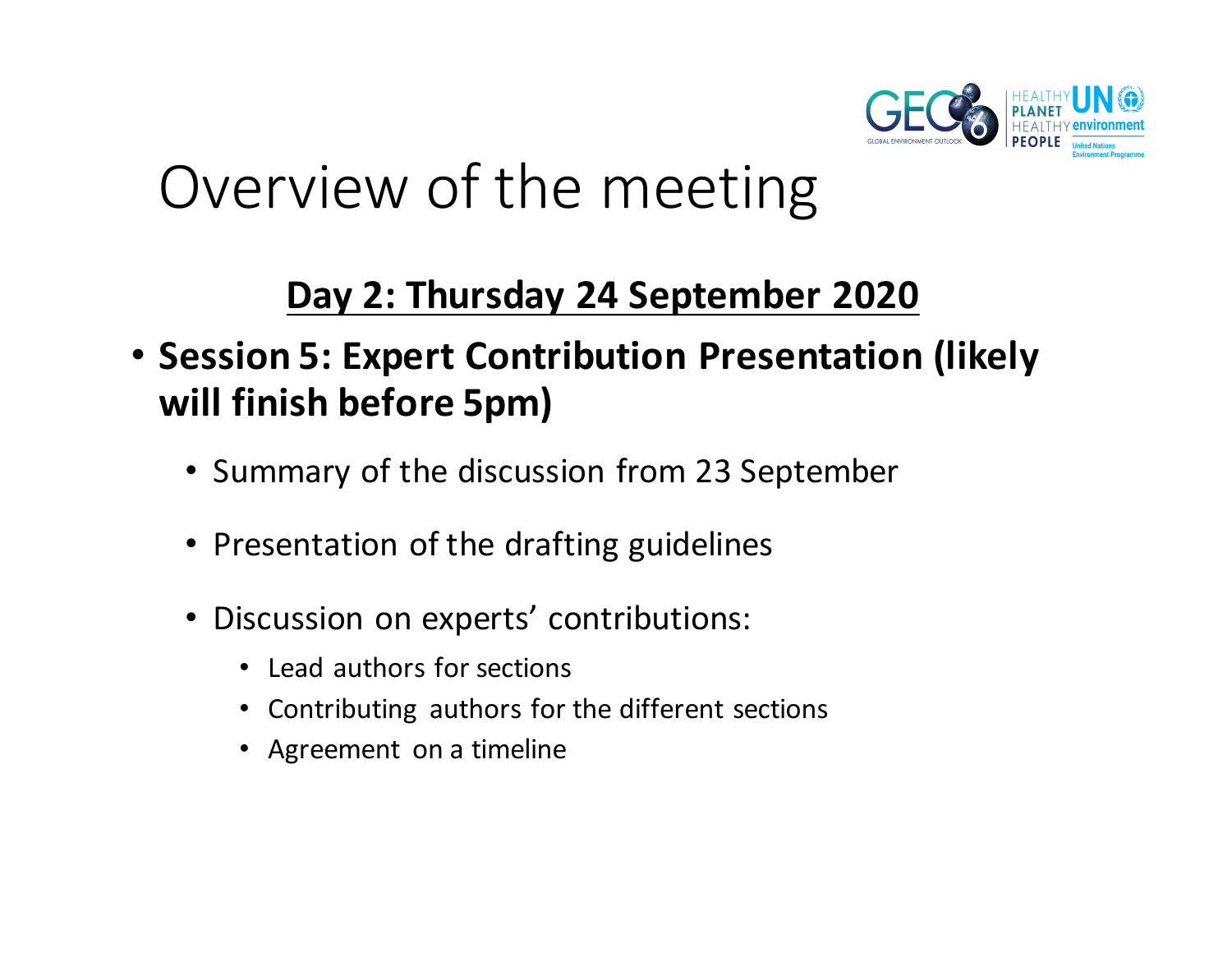

### **Expectations**

- Present the final methodology
- Present some of the obtained results
- Finalize the outline of the report
- Volunteered experts as leading and contributing authors
- Agree on publication timeline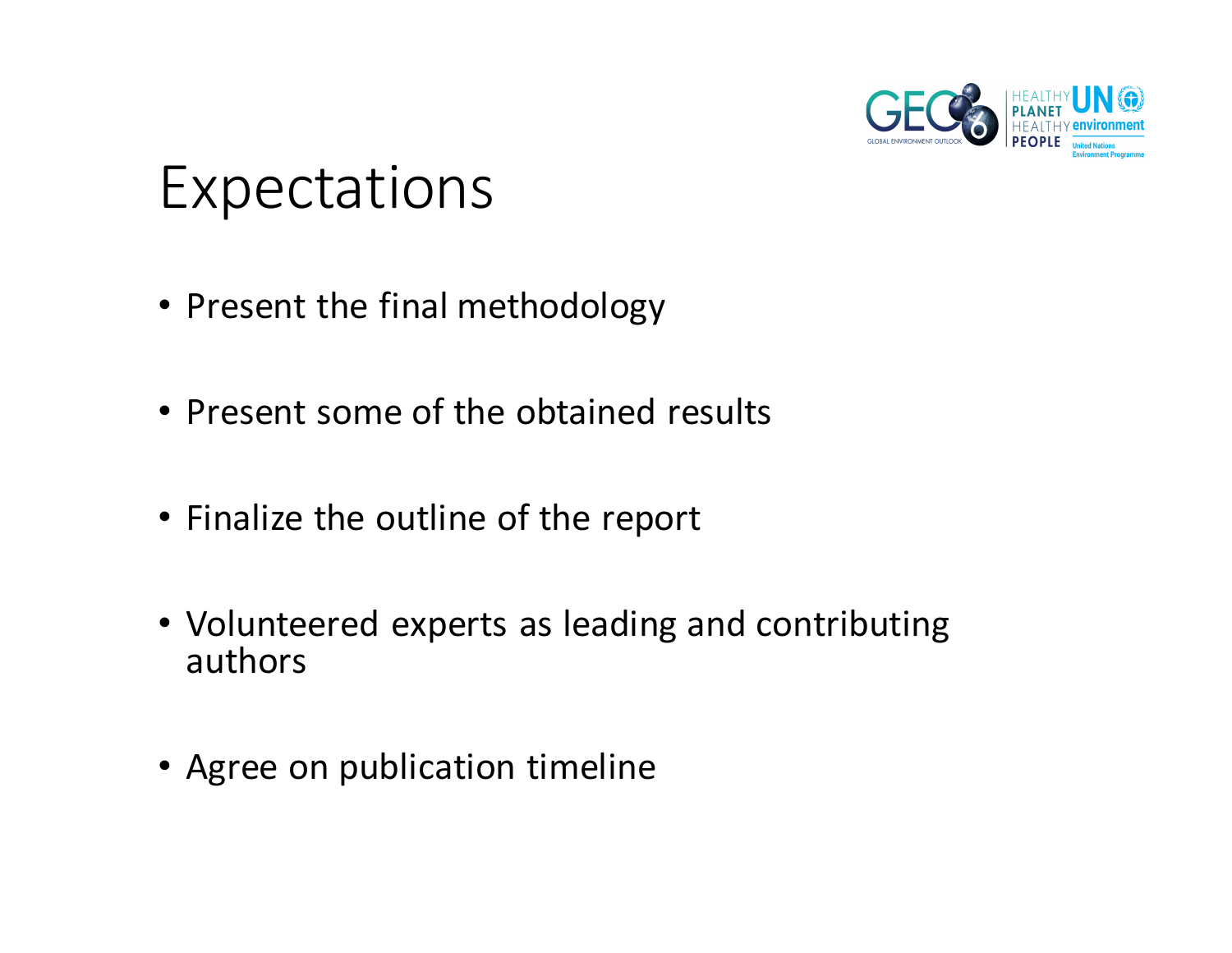

## Participants introduction

Please state your name

Organisation

Area of expertise